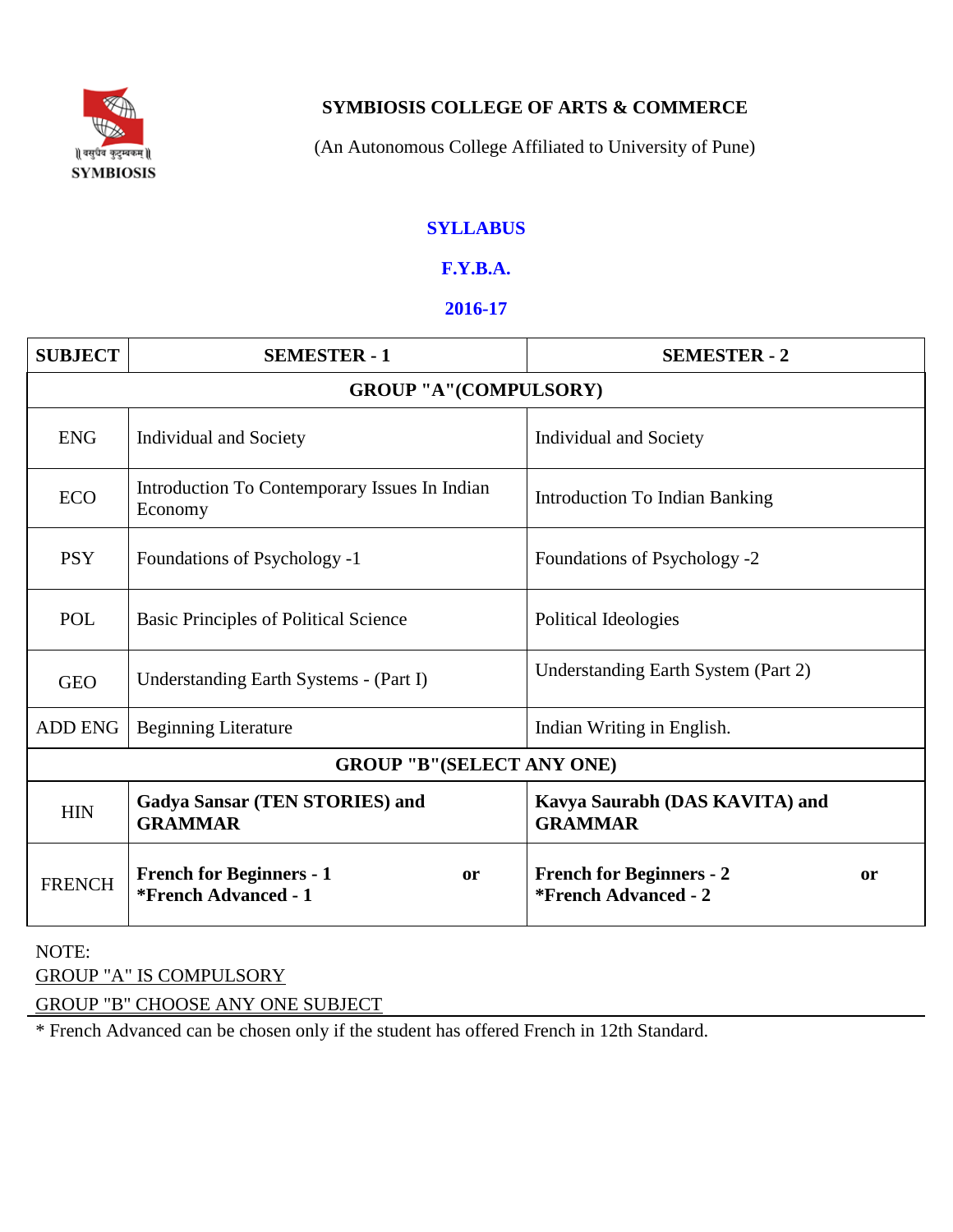## **INDIVIDUAL AND SOCIETY (COMPULSORY ENGLISH) – SEM I**

|                                                                                       | <b>Course Content</b>                                                        |                  |  |
|---------------------------------------------------------------------------------------|------------------------------------------------------------------------------|------------------|--|
| Areas to be covered: Four skills Reading, writing, listening, speaking. Comprehension |                                                                              |                  |  |
|                                                                                       | & Responding to the finer aspects of language use. Critical thinking.        |                  |  |
|                                                                                       | <b>Prescribed Text:</b><br>The Individual Society: Essays, Stories and Poems |                  |  |
|                                                                                       | Published by Dorling Kindersley (India) Pvt. Ltd., 2010 print.               |                  |  |
|                                                                                       |                                                                              | <b>Number</b>    |  |
| Unit                                                                                  | <b>Topics</b>                                                                | of               |  |
|                                                                                       |                                                                              | <b>Lectures</b>  |  |
|                                                                                       | <b>Introduction</b>                                                          | $\boldsymbol{2}$ |  |
| 1                                                                                     | Caste/Class - Introduction                                                   | $\overline{2}$   |  |
|                                                                                       | Caste Laws - Jotirao Phule<br>1.1                                            | 4                |  |
|                                                                                       | 1.2<br>Deliverance - Premchand                                               | 4                |  |
|                                                                                       | 1.3<br>Joothan -Omprakash Valmiki                                            | 4                |  |
|                                                                                       | 1.4<br>Kallu - Ismat Chughtai                                                | 4                |  |
|                                                                                       | <b>Bosom Friend</b> -Hira Bansode<br>1.5                                     | 3                |  |
| $\overline{2}$                                                                        | <b>Gender-Introduction</b>                                                   | $\overline{2}$   |  |
|                                                                                       | 2.1<br>The Exercise Book - Rabindranath Tagore                               | 3                |  |
|                                                                                       | 2.2<br>Girl - Jamaica Kincaid                                                | 3                |  |
|                                                                                       | 2.3<br><b>Breaking Out- Marge Piercy</b>                                     | 3                |  |
|                                                                                       | Marriages are Made - Eunice De Souza<br>2.4                                  | $\overline{2}$   |  |
|                                                                                       | 2.5<br>Yellow Fish -Ambai                                                    | $\overline{2}$   |  |
|                                                                                       | 2.6<br>Reincarnation of Captain Cook -Margaret Atwood                        | 3                |  |
|                                                                                       | 2.7<br>Highway Stripper -A.K.Ramanujan                                       | 3                |  |
|                                                                                       | Assignment / Presentation                                                    | 10               |  |
|                                                                                       | <b>Total Number of Lectures</b>                                              | 54               |  |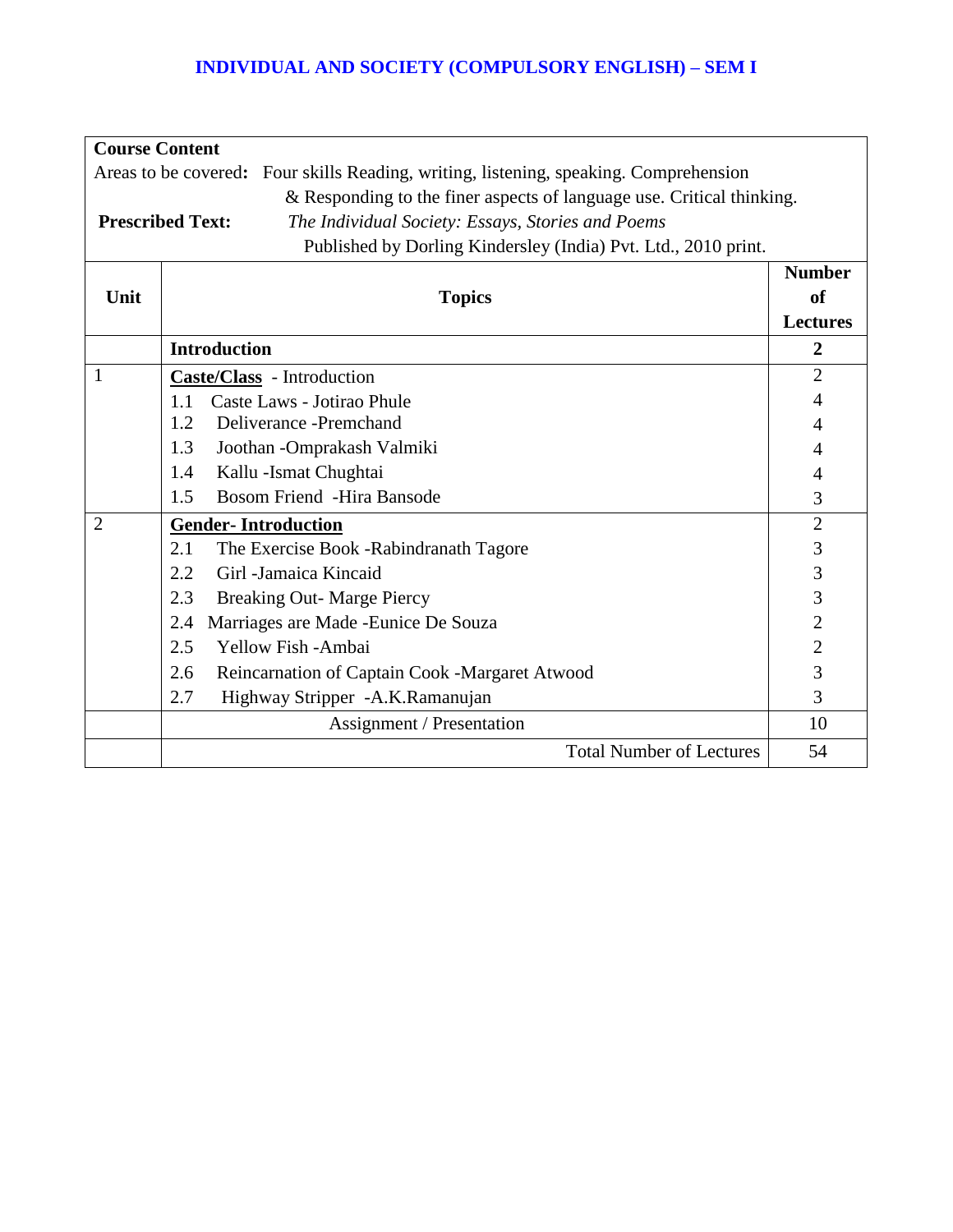## **INDIVIDUAL AND SOCIETY (COMPULSORY ENGLISH) – SEM II**

| <b>Course Content</b>                                                                 |                                                                                        |                 |  |
|---------------------------------------------------------------------------------------|----------------------------------------------------------------------------------------|-----------------|--|
| Areas to be covered: Four skills Reading, writing, listening, speaking. Comprehension |                                                                                        |                 |  |
| & Responding to the finer aspects of language use. Critical thinking.                 |                                                                                        |                 |  |
|                                                                                       | <b>Prescribed Text:</b><br>The Individual Society: Essays, Stories and Poems           |                 |  |
|                                                                                       | Published by Dorling Kindersley (India) Pvt. Ltd., 2010 print.                         |                 |  |
|                                                                                       |                                                                                        | <b>Number</b>   |  |
| Unit                                                                                  | <b>Topics</b>                                                                          | <b>of</b>       |  |
|                                                                                       |                                                                                        | <b>Lectures</b> |  |
|                                                                                       | <b>Introduction</b>                                                                    | $\overline{2}$  |  |
| 3                                                                                     |                                                                                        | $\overline{2}$  |  |
|                                                                                       | <b>Race-Introduction</b>                                                               | 3               |  |
|                                                                                       | 3.1<br><b>Blackout</b> - Roger Mais                                                    | $\overline{2}$  |  |
|                                                                                       | 3.2<br>Telephone Conversation - Wole Soyinka                                           | $\overline{2}$  |  |
|                                                                                       | 3.3<br>Harlem - Langston Hughes                                                        | 3               |  |
|                                                                                       | 3.4<br>Still I Rise -Maya Angelou                                                      |                 |  |
| 4                                                                                     |                                                                                        | $\overline{2}$  |  |
|                                                                                       | <b>Violence and War-Introduction</b><br>4.1<br>Return from the Somm -Siegfried Sassoon | 3               |  |
|                                                                                       | 4.2<br>Dulce et Decorum Est - Wilfred Owen                                             | $\overline{2}$  |  |
|                                                                                       | 4.3<br>Conscientious Objector - Edna St. Vincent Millay                                | 3               |  |
|                                                                                       | 4.4<br>Naming of Parts -Henry Reed                                                     | $\overline{2}$  |  |
|                                                                                       | 4.5<br>General, Your Tank is a Powerful Vehicle - Bertolt Brecht                       | $\overline{2}$  |  |
|                                                                                       | 4.6<br>The Dog of Tetwal- Saadat Hasan Manto                                           | $\overline{4}$  |  |
|                                                                                       |                                                                                        |                 |  |
|                                                                                       |                                                                                        |                 |  |
| 5                                                                                     | <b>Living in a Globalized World- Introduction</b>                                      | $\overline{2}$  |  |
|                                                                                       | 5.1<br><b>Toys - Roland Barthes</b>                                                    | 3               |  |
|                                                                                       | At Lahore Karhai - Imtiaz Dharker<br>5.2                                               | 3               |  |
|                                                                                       | 5.3<br>The Brand Expands -Naomi Klien                                                  | $\overline{4}$  |  |
|                                                                                       |                                                                                        |                 |  |
|                                                                                       | <b>Assignments/Presentations</b>                                                       | 10              |  |
|                                                                                       | Total number of lectures                                                               | 54              |  |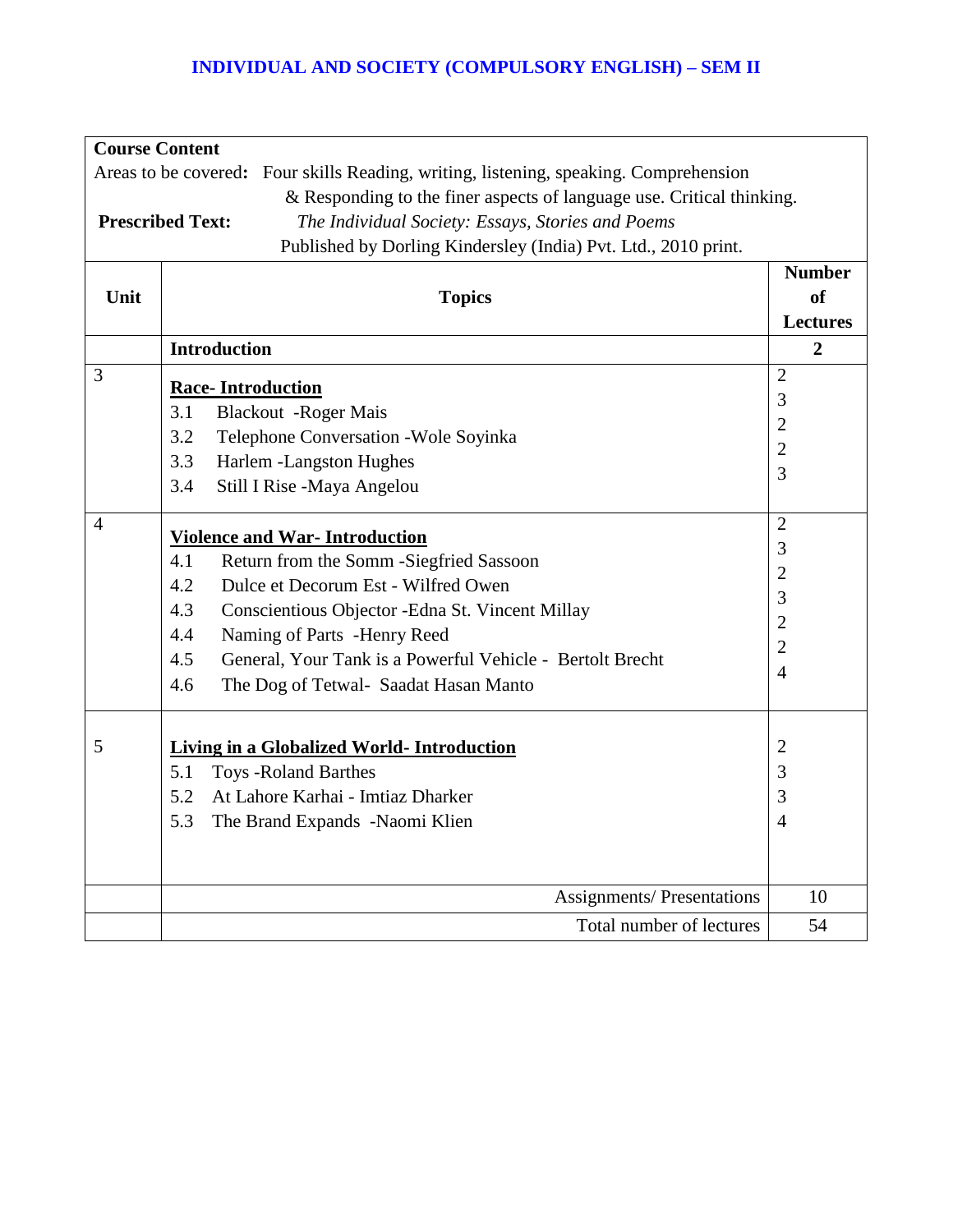## **INTRODUCTION TO CONTEMPORARY ISSUES IN INDIAN ECONOMY – SEM I**

| Unit             | <b>Contents of the syllabus</b>                                  | <b>Number of Lectures</b> |
|------------------|------------------------------------------------------------------|---------------------------|
| $\mathbf{1}$     | Title of the Topic: India as a Developing Economy                | 10                        |
|                  | 1.1 Developed and Developing Economy: Meaning and Concept        |                           |
|                  | 1.2Characteristics of Indian Economy                             |                           |
|                  | 1.3 Comparison of Indian Economy with Developed Countries        |                           |
|                  | a) Population b) Per Capita Income c) Human Development          |                           |
|                  | Index d) Agriculture e) Industry f) Service Sector               |                           |
|                  | 1.4 Case Study of Countries                                      |                           |
| $\boldsymbol{2}$ | <b>Title of the Topic: Human Resources</b>                       | <b>10</b>                 |
|                  | 2.1 The Theory of Demographic Transition                         |                           |
|                  | 2.2 Size and Growth of Population                                |                           |
|                  | 2.3 Broad Features of India's Population                         |                           |
|                  | 2.3.1 Birth rate and Death Rate                                  |                           |
|                  | 2.3.2 Sex Composition                                            |                           |
|                  | 2.3.3 Age Composition                                            |                           |
|                  | 2.3.4 Density of Population                                      |                           |
|                  | 2.3.5 Quality of Population                                      |                           |
|                  | 2.4 Urbanization: Meaning and its Impact                         |                           |
|                  | 2.5 Demographic Dividend                                         |                           |
|                  | 2.6 Population Policy                                            |                           |
| 3.               | <b>Title Of The Topic: Agriculture</b>                           | 12                        |
|                  | 3.1 Status of Agriculture                                        |                           |
|                  | 3.2 Agriculture Productivity: Causes and Measures                |                           |
|                  | 3.3 Sources of Agriculture Finance                               |                           |
|                  | 3.4 Agriculture Marketing: Problems and Measures                 |                           |
|                  | 3.4.1 Regulated Markets                                          |                           |
|                  | 3.4.2 Co-operative Marketing                                     |                           |
|                  | 3.4.3 Government and Agriculture Marketing                       |                           |
|                  | 3.5 Operation Flood                                              |                           |
| 4.               | Title Of The Topic: Industry and Indian Labour                   | 14                        |
|                  | 4.1Industrial Structure in India (Micro, Small, Medium           |                           |
|                  | Enterprise(MSME), Large, Public, Private, Joint, and MNC's)      |                           |
|                  | 4.2 Comparative Study of Selected Industries in India            |                           |
|                  | 4.3 New Economic Reforms-Liberalization, Privatization and       |                           |
|                  | Globalization                                                    |                           |
|                  | 4.4 Information Technology Industry in India: Growth and Present |                           |
|                  | <b>State</b>                                                     |                           |
|                  | 4.5 Special Economic Zones: Concept and Features                 |                           |
|                  | 4.6 Industrial Disputes: Causes and Measures for Settlement of   |                           |
|                  | <b>Industrial Disputes</b>                                       |                           |
|                  | 4.7 Social Security Measures in India                            |                           |
| 5                | <b>Title Of The Topic: Trade</b>                                 | 8                         |
|                  | 5.1 Importance of Trade                                          |                           |
|                  | 5.2 Composition of India's Trade                                 |                           |
|                  | 5.3 Direction of India's Trade                                   |                           |
|                  | Total No. of lectures                                            | 54                        |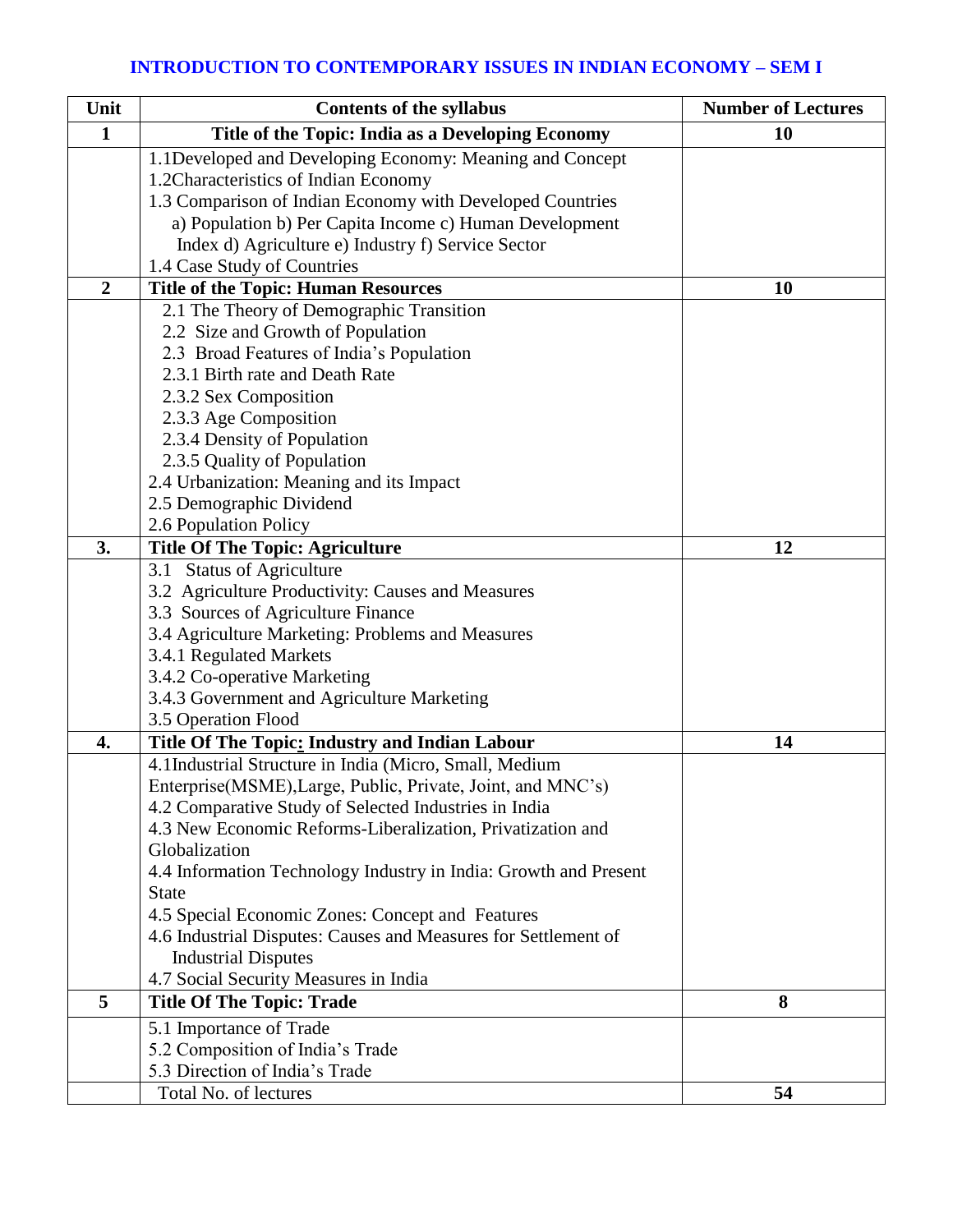### **Suggested Readings/References:**

- Datt, R. and K.P.M. Sundharam (2001), Indian Economy, S. Chand & Company Ltd., New Delhi.
- Dhingra, I. C. (2001), The Indian Economy : Environment and Policy, Sultan Chand, Delhi.
- Misra, S.K. and V.K. Puri (2001), Indian Economy Its Development Experience, Himalaya Publishing House, Mumbai.
- Prasad Chandra Shekhar,New Century Pub/2012- Agriculture & sustainable development in India.
- Kapila Raj And Kapila Uma Ed-Indian Agriculture In The Changing Environment, vol-1, 2002
- Kapila Uma, Academic foundation/2006- Indian Economy
- Ahuja H. L. (2002) Macroeconomics Theory and Policy, Chand and Co. Ltd New Delhi.
- Ray, N.C. (1975), An Introduction to Microeconomics, Macmillan Company of India Ltd. Delhi.
- Prof. S.A.Qazi & Shabir Qazi, A.P.H. Publishing Corporation, New Delhi- Population Geography.
- Essays for K.L.Krishna, Academic Foundation.- India: Industrialization in a Reforming Economy

### **Suggested JournalS**

- Journal of Agriculture Economics (Quarterly)
- Economic & Political Weekly.
- CMIE (Monthly)
- Ministry of Agriculture Govt. India Academic Foundation, New Delhi. State of the Indian Farmer: Index + CD Rom Vol-27,2004
- Thimmaiah G & Rajan K, Academic Foundation, New Delhi. State Of the Indian Farmer: Policy & Organisational Support Vol-26 .

### **Web sites :**

http://dbie.rbi.org.in/ http://www.indianindustry.com/indian-economy/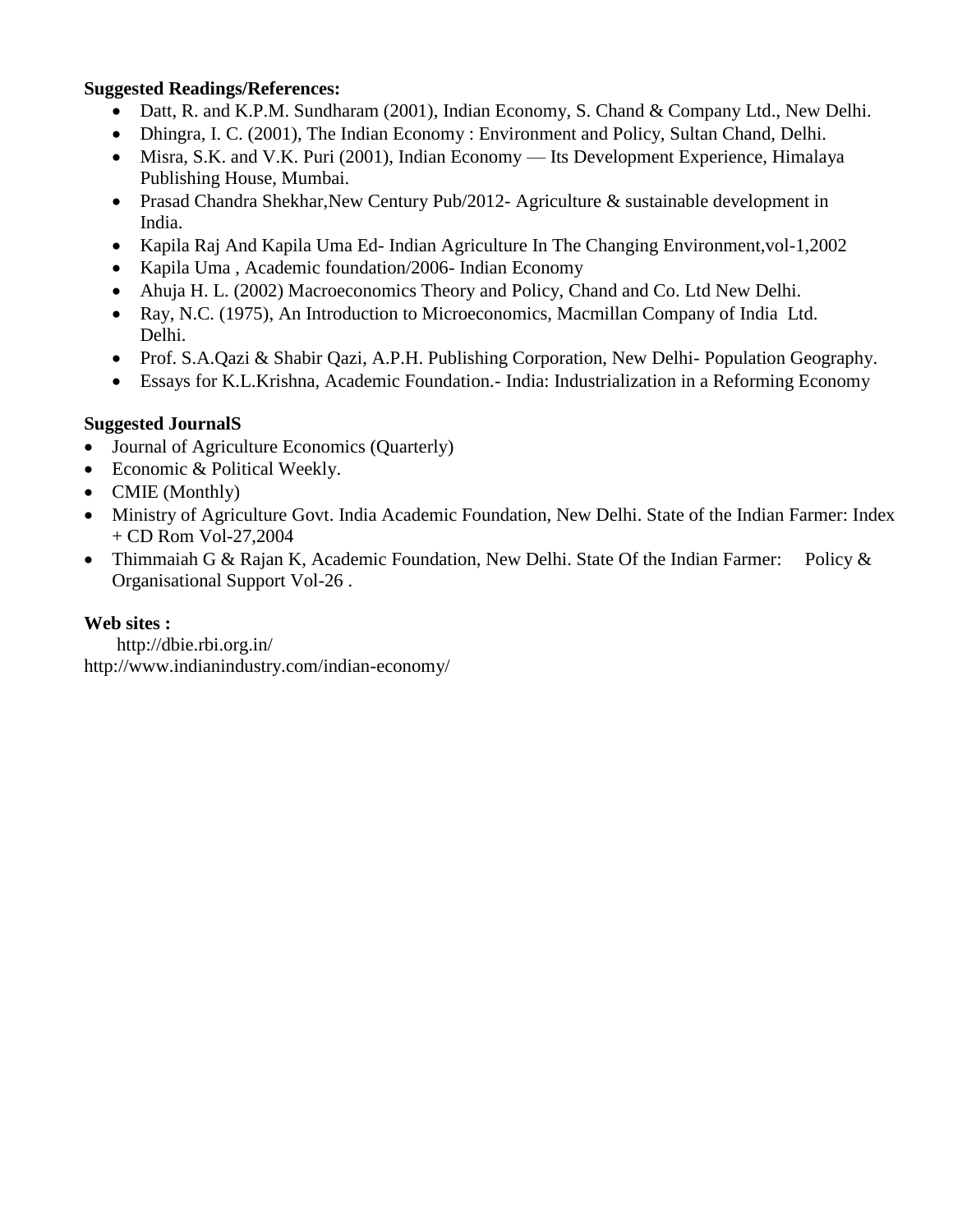## **INTRODUCTION TO INDIAN BANKING – SEM II**

| Unit             | <b>Contents of the syllabus</b>                                                                                                                                                                                                                                                                                                                                                                                                                                                  | <b>Number of Lectures</b> |
|------------------|----------------------------------------------------------------------------------------------------------------------------------------------------------------------------------------------------------------------------------------------------------------------------------------------------------------------------------------------------------------------------------------------------------------------------------------------------------------------------------|---------------------------|
| $\mathbf{1}$     | <b>Classification of Banks</b>                                                                                                                                                                                                                                                                                                                                                                                                                                                   | 12                        |
|                  | 1.1 Origin of the word 'Bank" and Definition of Bank<br>1.2 Functional Classification : Central bank, Commercial<br>Banks (Public Sector, Private Sector, Payment Banks and<br>Foreign), Development Banks, Co-operative Banks<br>1.3 Structural Classification: Unit Banking- Definition, Advantages<br>and Disadvantages; Branch Banking- Definition, Advantages and<br>Disadvantages<br>1.4 Scheduled and Non- Scheduled Banks                                                |                           |
| $\boldsymbol{2}$ | <b>Functions of Commercial Banks</b>                                                                                                                                                                                                                                                                                                                                                                                                                                             | 12                        |
|                  | 2.1 Primary Functions: Accepting Deposits and Advancing Loans                                                                                                                                                                                                                                                                                                                                                                                                                    |                           |
|                  | 2.2 Secondary Functions: Agency and General Utility                                                                                                                                                                                                                                                                                                                                                                                                                              |                           |
| 3.               | <b>Opening and Operation of Accounts</b>                                                                                                                                                                                                                                                                                                                                                                                                                                         | 12                        |
|                  | 3.1 Procedure for Opening and Operating Different Types of<br>Accounts (Saving, Current, Fixed and Recurring); Know Your<br>Customer(KYC)<br>3.2 Instruments Used in the Operation of Deposit Account(ATM,<br>Credit Card, Debit Card, Cheque, Demand Draft, Bankers<br>Cheque, pay-in-slip, Withdrawal Slip, Pass Book<br>3.3 Types of Cheque(Bearer, Order and Crossed) and Crossing of<br>Cheque(General and Special)<br>3.4 Closing of Account<br>3.5 Practical Applications |                           |
| $\overline{4}$ . | <b>Technology in Banking</b>                                                                                                                                                                                                                                                                                                                                                                                                                                                     | 10                        |
|                  | 4.1 Core Banking Solutions<br>4.2 Electronic Clearing System<br>4.2.1 Real Time Gross Settlement (RTGS),<br>4.2.2 National Electronic Fund Transfer System (NEFT)<br>4.2.3 Net banking and Tele Banking<br>4.3 Society for World Wide Inter-Bank Financial<br>Telecommunication(SWIFT)<br>4.4 Practical Applications                                                                                                                                                             |                           |
| 5.               | <b>Lending Principles and Balance Sheet of a Bank</b>                                                                                                                                                                                                                                                                                                                                                                                                                            | 8                         |
|                  | 5.1 Lending Principles of Banks-Safety, Liquidity, Profitability,<br>Diversification of Risk<br>5.2 Balance Sheet of a Bank                                                                                                                                                                                                                                                                                                                                                      |                           |

## **Suggested Readings/References:**

Halm, G.N. (1955), Monetary Theory, Asia Publishing House, New Delhi.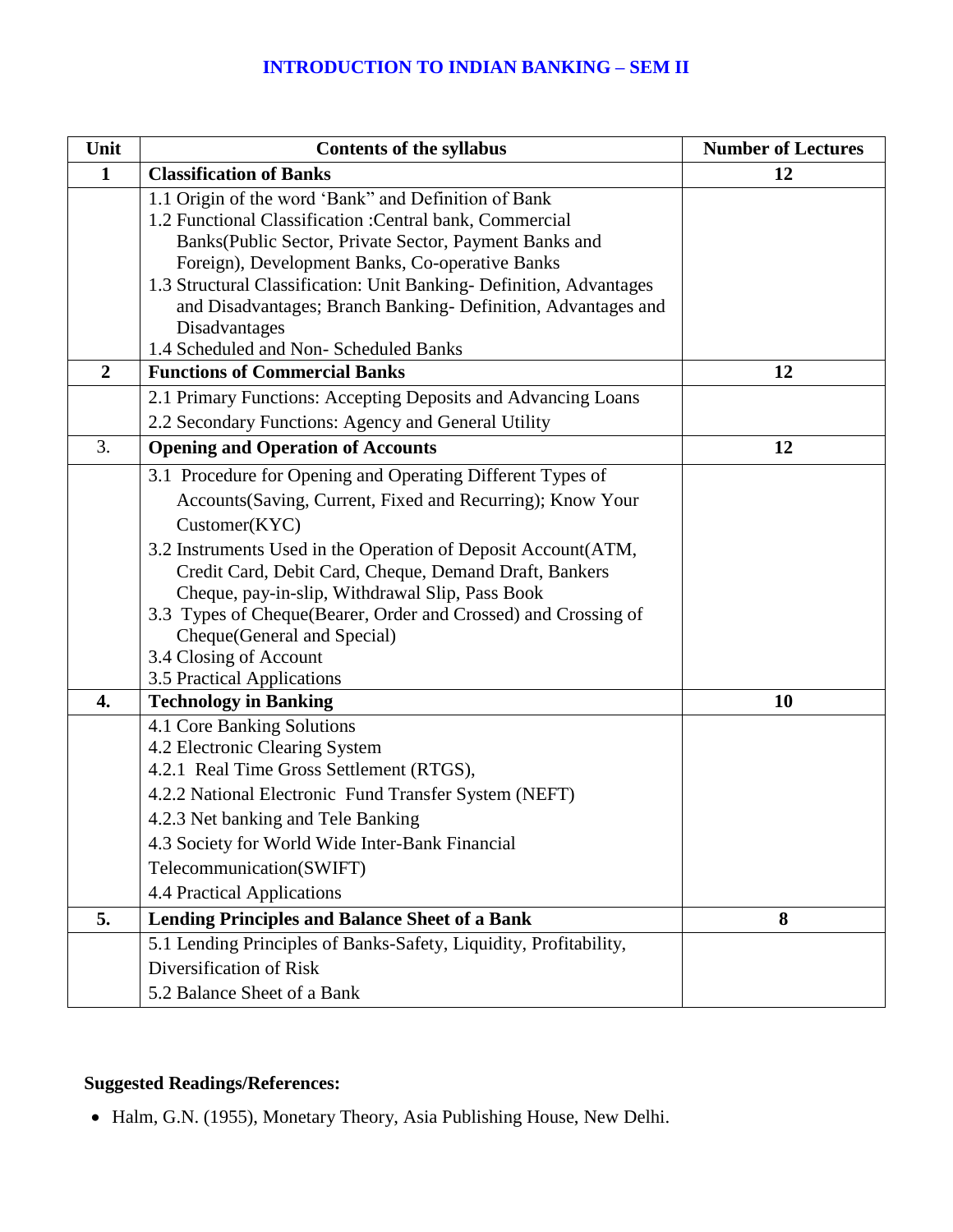- Harris, C.L. (1961), Money and Banking, Allyn and Bacon, London.
- Gupta, S.B. (1983), Monetary Economics, S. Chand & Company, New Delhi
- Rangaranjan, C. (1999), Indian Economics: Essays on Money and Finance, UBSPublication, New Delhi.
- Sayers, R.S. (1967), Modern Banking, Oxford University Press, New Delhi.
- Verma, J.S. (1989), A Manual of Merchant Banking, Bharat Law House, NewDelhi.
- Sayers, R.S. (1978), Modern Banking, (7th Edtion), Oxford University Press, Delhi.
- Bharati Pathak (2009) The Indian Financial System : Pearson Education PublicationNew Delhi.
- Bhole, L.M. (2000), Indian Financial System, Chugh Publications, Allahabad.
- Machiraju, M.R. (1999), Indian Financial Systems, Vikas Publishing House, New Delhi.

## **Suggested Journals**

- 1. Indian Banker ( Monthly)
- 2. Journal of Monetary Economics (Quarterly)

## **Web sites :**

- 1. http://www.rbi.org.in
- 2.<http://bankreport.rbi.org.in/>
- 3. http://www.bankingonly.com/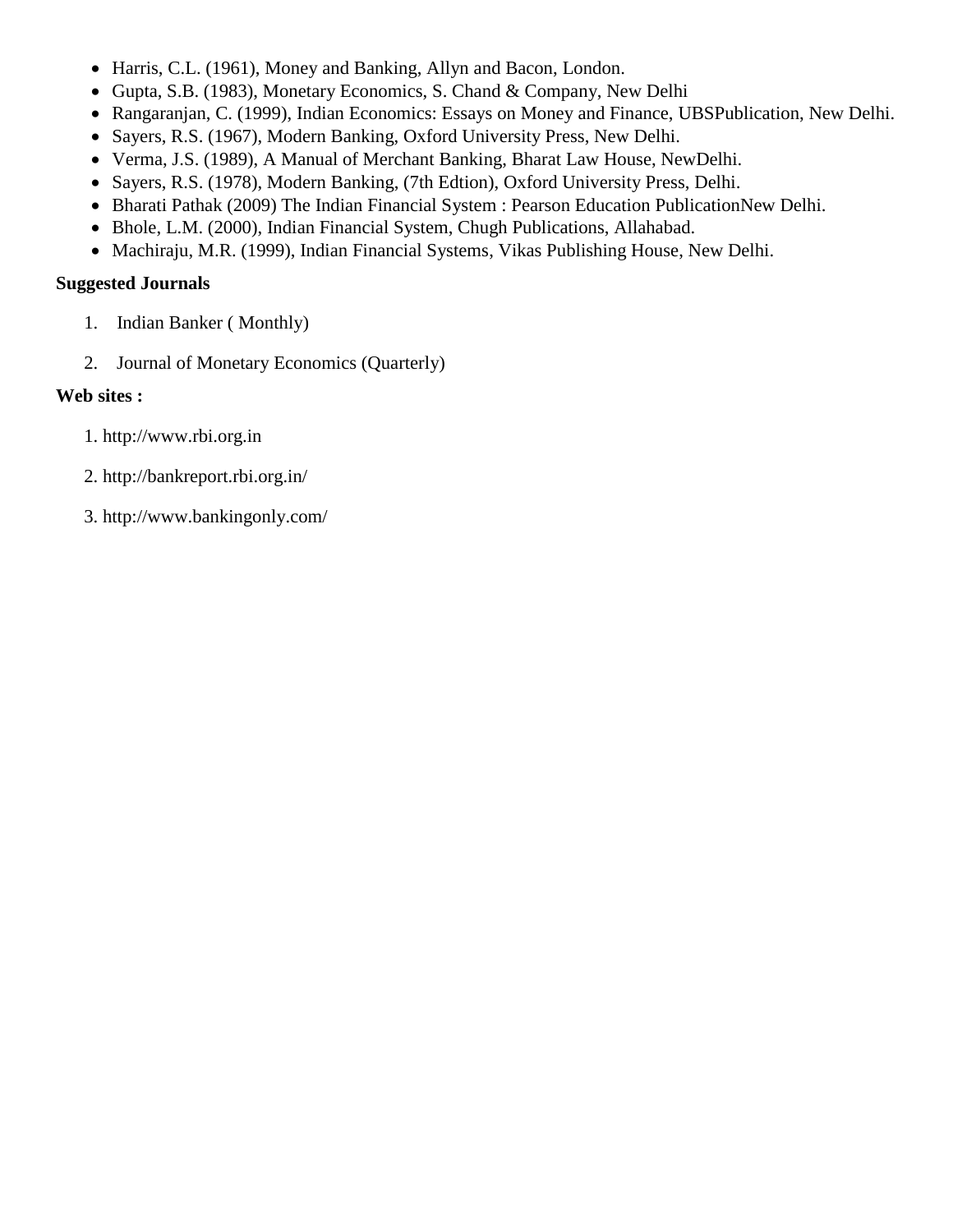## **G1- FOUNDATIONS OF PSYCHOLOGY I – SEM I**

| <b>Detailed syllabus</b>                                                                         |                                                                             |                                |
|--------------------------------------------------------------------------------------------------|-----------------------------------------------------------------------------|--------------------------------|
| Unit                                                                                             |                                                                             | <b>Number</b><br><sub>of</sub> |
|                                                                                                  | <b>Contents of the syllabus</b>                                             | <b>Lectures</b>                |
| 1                                                                                                | <b>The Science of Psychology</b>                                            |                                |
|                                                                                                  | 1.1 What is Psychology? -                                                   |                                |
|                                                                                                  | [A] Definition and goals                                                    |                                |
|                                                                                                  | 1.2 Historical Perspectives in Psychology                                   |                                |
|                                                                                                  | 1.2.1. Structuralism                                                        | 12                             |
|                                                                                                  | 1.2.2 Functionalism                                                         |                                |
|                                                                                                  | 1.2.3 Gestalt                                                               |                                |
|                                                                                                  | 1.2.4. Psychoanalysis                                                       |                                |
|                                                                                                  | 1.2.5 Origin of Indian Psychology                                           |                                |
| $\overline{2}$                                                                                   | <b>Modern Perspectives in Psychology</b>                                    |                                |
|                                                                                                  | 2.1 Behavioral                                                              |                                |
|                                                                                                  | 2.2. Humanistic                                                             | 10                             |
|                                                                                                  | 2.3. Bio psychosocial                                                       |                                |
|                                                                                                  | 2.4 Cognitive                                                               |                                |
|                                                                                                  | 2.5 Multiculturalism                                                        |                                |
| 3                                                                                                | <b>Scientific Methods in Psychology</b>                                     |                                |
|                                                                                                  | 3.1. Descriptive methods: Naturalistic, observation, case studies, surveys, |                                |
|                                                                                                  | correlations                                                                | 10                             |
|                                                                                                  | 3.2. Experimental method: Laboratory experiment and field experiment        |                                |
|                                                                                                  | 3.3 Collect data from 30 individuals on any topic of your choice by using   |                                |
|                                                                                                  | survey method                                                               |                                |
| $\overline{4}$                                                                                   | <b>Biological Foundations of Behavior</b>                                   |                                |
|                                                                                                  | 4.1 Neuron: Structure and function, synapse, neurotransmitters              |                                |
|                                                                                                  | 4.2 Central Nervous System                                                  | 12                             |
|                                                                                                  | 4.3 The Brain                                                               |                                |
|                                                                                                  | 4.3.1 Structure and function of the brain                                   |                                |
|                                                                                                  | 4.3.2 Cerebral hemispheres                                                  |                                |
|                                                                                                  | <b>Sensation and Perception</b>                                             |                                |
|                                                                                                  | 5.1 Sensation: Definition, sensory receptors, sensory threshold             |                                |
| 5                                                                                                | 5.2 Definition of perception and perceptual constancies (size, shape and    | 10                             |
|                                                                                                  | brightness)                                                                 |                                |
|                                                                                                  | 5.3 Gestalt principles of perception                                        |                                |
|                                                                                                  | <b>Total Number of Lectures</b>                                             | 54                             |
| <b>Suggested Reference Books</b>                                                                 |                                                                             |                                |
| 1. Feldman, R. S. (8th ed.) (2008). Understanding psychology. TMH.                               |                                                                             |                                |
| 2. Ciccarelli, S. & Meyer, G. E. (2006). <i>Psychology</i> . New Delhi: Pearson Education.       |                                                                             |                                |
| 3. Passer, M.W. & Smith, R. E.(2007) Psychology: The science of mind and behaviour, N.Delhi, TMH |                                                                             |                                |
| 4. Coon, D. & Mitterer, J. O. (2007). Introduction to psychology: Gateways to mind and behavior. |                                                                             |                                |
| Singapore: Thomson Wadsworth.                                                                    |                                                                             |                                |
| 5. Lahey, B. B. (2003). Psychology: An introduction. New Delhi: Tata McGraw-Hill.                |                                                                             |                                |
| <b>Suggested Journals</b>                                                                        |                                                                             |                                |

1. Indian Journal of Applied Psychology

2. Personality and Individual Differences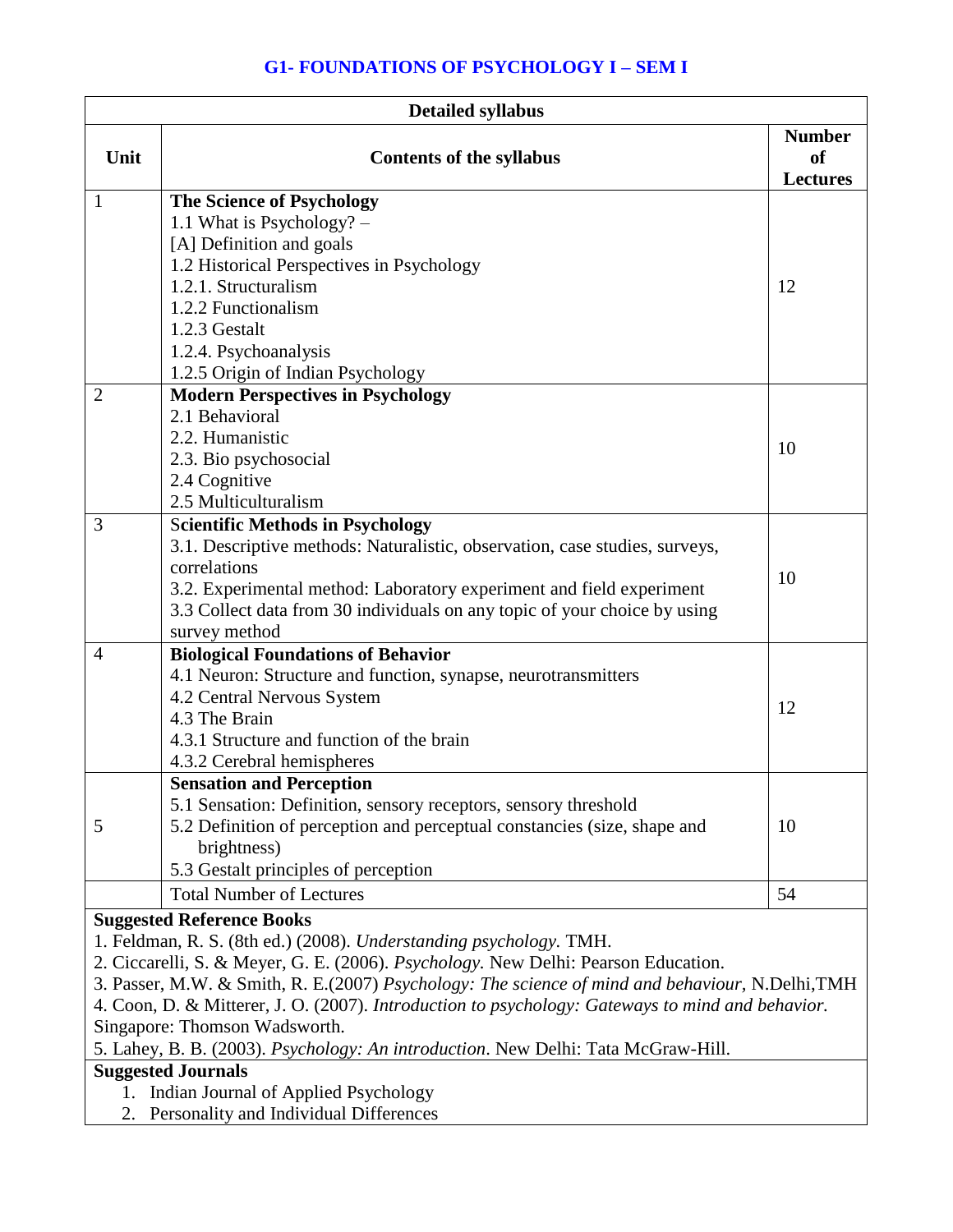## **FOUNDATIONS OF PSYCHOLOGY II - SEM II**

| <b>Detailed syllabus</b> |                                                                                                                                                                                                                                                                                                                                                                                                                           |                                               |
|--------------------------|---------------------------------------------------------------------------------------------------------------------------------------------------------------------------------------------------------------------------------------------------------------------------------------------------------------------------------------------------------------------------------------------------------------------------|-----------------------------------------------|
| Unit                     | <b>Contents of the syllabus</b>                                                                                                                                                                                                                                                                                                                                                                                           | <b>Number</b><br><b>of</b><br><b>Lectures</b> |
| 1                        | <b>Motivation</b><br>1.1 Definition of motivation, concept of homeostasis<br>1.2 Types of motives                                                                                                                                                                                                                                                                                                                         |                                               |
|                          | 1.2.1 Physiological-Hunger, thirst, sleep and sex<br>1.2.2 Social- Achievement, affiliation, power, and aggression & hostility<br>1.3 Frustration and conflict                                                                                                                                                                                                                                                            | 12                                            |
| $\overline{2}$           | 1.4 Maslow's hierarchy of needs                                                                                                                                                                                                                                                                                                                                                                                           |                                               |
|                          | <b>Personality</b><br>2.1 Personality: Definitions<br>2.2 Theories of personality<br>2.2.1 Freud's Psychoanalytic Theory<br>2.2.2 Allport's Theory                                                                                                                                                                                                                                                                        | 12                                            |
|                          | 2.3: Assessment of personality Interviews<br>2.3.1 Projective techniques (TAT, Rorschach's Ink Blot Test, Sentence<br><b>Completion Test)</b><br>2.3.2 Personality Inventory                                                                                                                                                                                                                                              |                                               |
| 3                        | <b>Learning</b><br>3.1 Learning: Definition<br>3.2 Classical conditioning- Pavlov's experiment, generalization,<br>discrimination, extinction, spontaneous recovery, higher-order conditioning.<br>3.3 Operant conditioning- Thorndike's Laws of learning, Skinner's<br>experiment,<br>3.4. Reinforcement (types of reinforcement, schedules of reinforcement)                                                            | 10                                            |
| $\overline{4}$           | <b>Memory</b><br>4.1 Memory: Definition and process<br>4.2 Types of memory<br>4.2.1 Sensory memory<br>4.2.2 Short term memory<br>4.2.3 Long term memory<br>4.3 Types of long term memory- Procedural, Declarative (episodic, semantic),<br>Explicit and implicit<br>4.4 Forgetting: causes of forgetting (encoding failure, decay of memory traces,<br>interference, motivated forgetting), Memory Improvement Techniques | 10                                            |
| 5                        | <b>Intelligence</b><br>5.1 Intelligence: Nature and Definition<br>5.2 Gardner's theory of Intelligence, Multifactor theories of Intelligence<br>5.3 Measurement of intelligence<br>5.3.1 Concepts in measurement of intelligence (C.A., M.A., IQ)<br>5.3.2 Tests of intelligence - Stanford Binet, Wechsler<br>5.4 Individual differences in intelligence                                                                 | 10                                            |
|                          | <b>Total Number of Lectures</b>                                                                                                                                                                                                                                                                                                                                                                                           | 54                                            |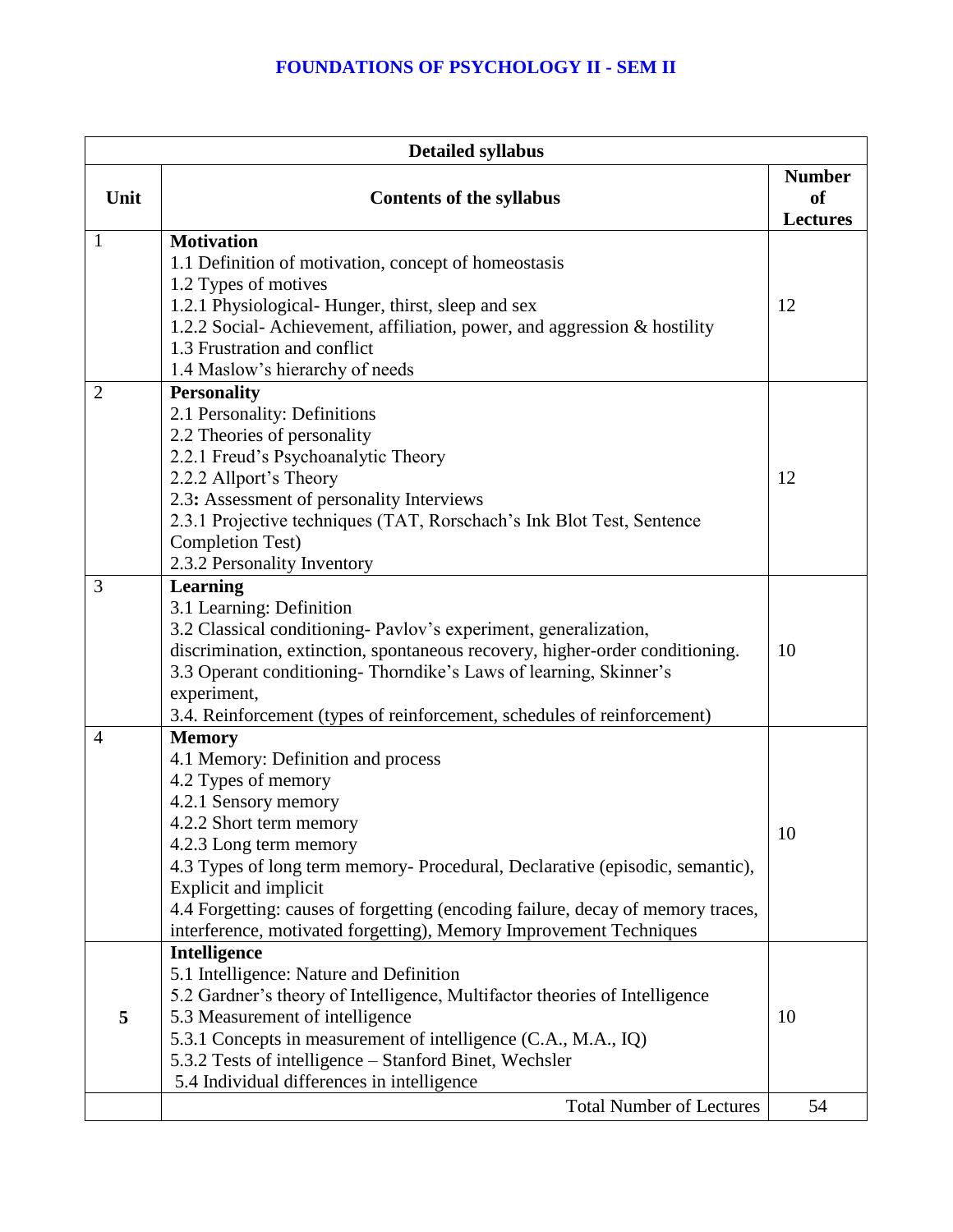### **Suggested Reference Books**

1. Feldman, R. S. (8th ed.) (2008). *Understanding psychology.* TMH. 2. Ciccarelli, S. & Meyer, G. E. (2006). *Psychology.* New Delhi: Pearson Education. 3. Passer, M. W. & Smith, R. E. (2007). *Psychology: The science of mind and Nashik: behaviour.* New Delhi: Tata McGraw-Hill. 4. Coon, D. & Mitterer, J. O. (2007). *Introduction to psychology: Gateways to mind and behavior.* Singapore: Thomson Wadsworth. 5. Lahey, B. B. (2003). *Psychology: An introduction*. New Delhi: Tata McGraw-

Hill.

## **Suggested Journals**

- 1. Indian Journal of Applied Psychology
- 2. Personality and Individual Differences

### **Web sites :**

1. www.apa.org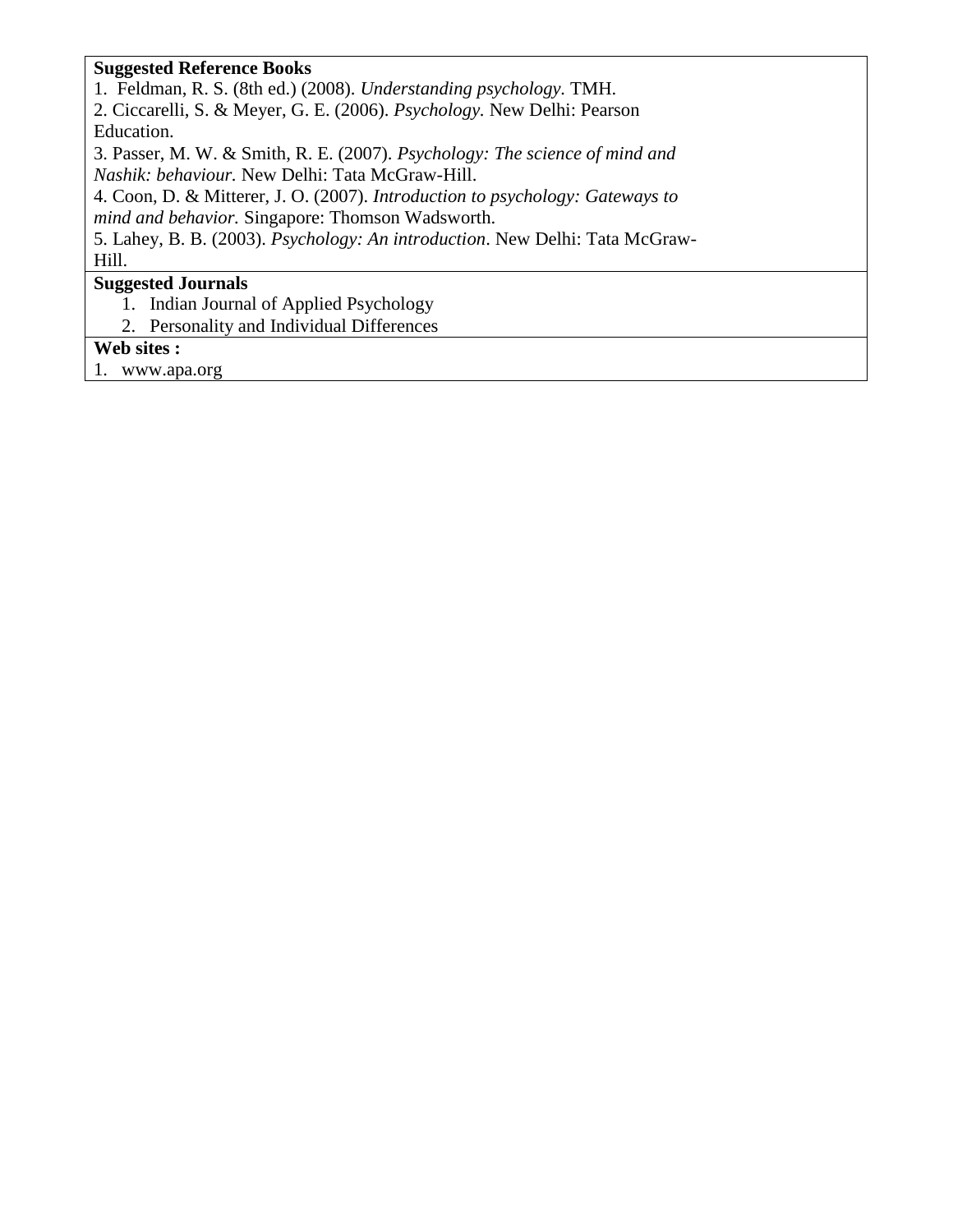## **FUNDAMENTALS OF POLITICAL SCIENCE – SEM I**

| <b>S. No.</b> | <b>Topics</b>                                                                               | <b>No. Of Lectures.</b> |
|---------------|---------------------------------------------------------------------------------------------|-------------------------|
| 1.            | The meaning, Nature and Scope of Political Science.                                         | 07                      |
|               | Political Science and its relation with sociology,<br>history, economics and ethics.        |                         |
| 2.            | State - Definition, Theories and Evolution of State,<br>Elements, Forms and Functions.      | 10                      |
| 3.            | Definitions and Types of Justice, Liberty and<br>Equality. Safeguards of liberty.           | $\underline{05}$        |
| 4.            | The theory of separation of Powers. The Ideas of<br>Montesquieu.                            | 06                      |
| 5.            | Citizenship: Definition, Types of Citizenship and<br>Quality of an Ideal citizen.           | 08                      |
| 6.            | Definition,<br>Characteristics<br>Sovereignty:<br>of<br>Sovereignty & Types of Sovereignty. | 06                      |
| 7.            | Law – Meaning types and sources.                                                            | 06                      |
| 8.            | Public Opinion: Meaning and formation of Public<br>formation.                               | 06                      |
|               | <b>Total</b>                                                                                | 54                      |

### **Readings**

- a. J.W.Garner, Political Science and Government.Calcutta…The World Press Private LTD
- b. Eddy Asirvatham.K.K. Misra, Political Theory,S. Chand & Company LTD. Ram Nagar, New Delhi-110055 J.W.Garner, Political Science and Government.Calcutta…The World Press Private LTD
- c. A.C.Kapur,Principles of Political Science, S. Chand & Company LTD.Ram Nagar, New Delhi- 110055
- d. Leacock,S, Elements of Political Science.
- e. A New Handbook of political science. Edited by Robert E. Goodin and Hans Diter Klingemann. Oxford University Press.
- f. Political Science Authour B K Gokhale. Himalyan Publican House.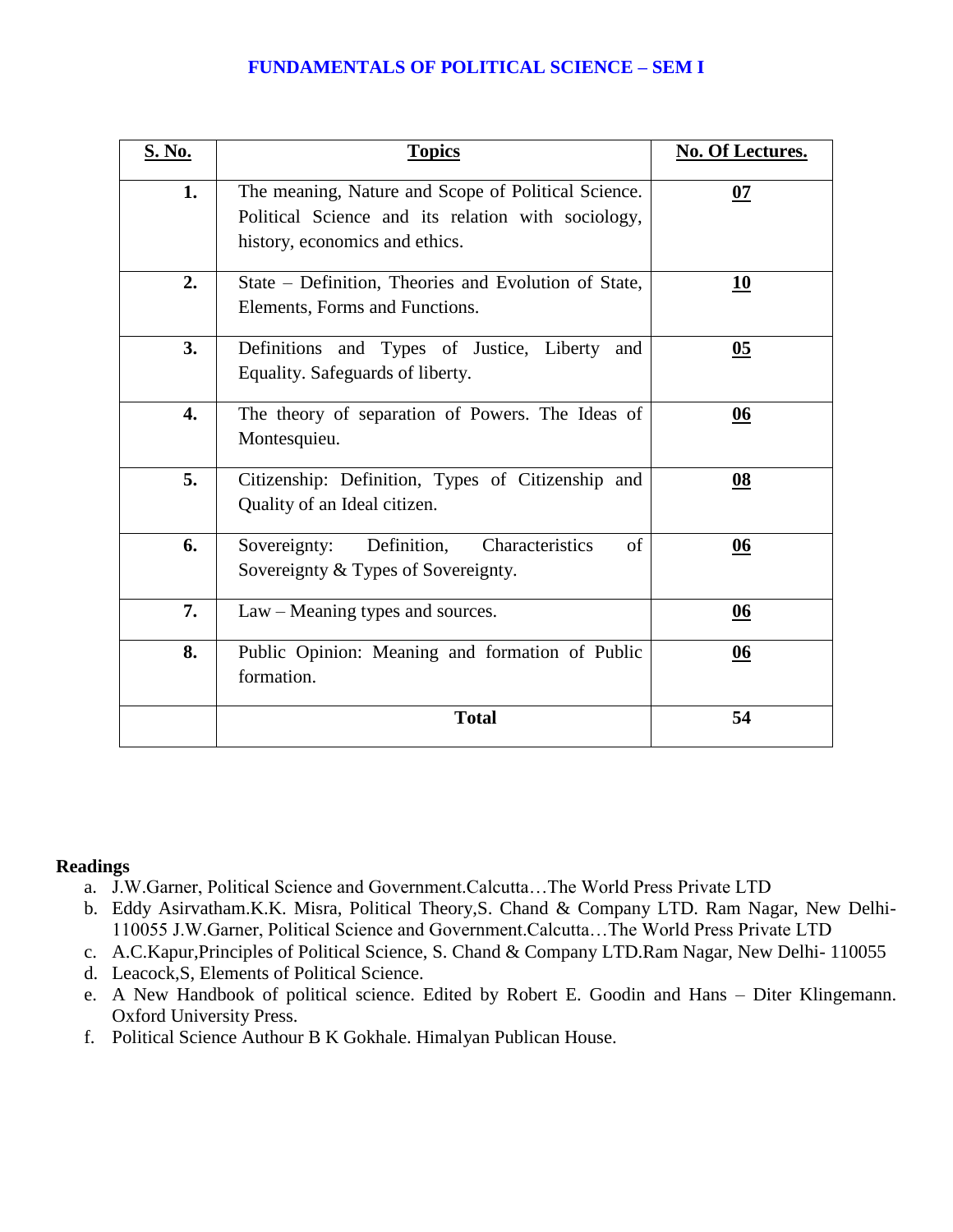## **UNDERSTANDING EARTH SYSTEMS - (PART I) – SEM I**

| Detailed syllabus (June 2016 onwards) |                                                                       |                              |
|---------------------------------------|-----------------------------------------------------------------------|------------------------------|
| Unit                                  | <b>Contents of the syllabus</b>                                       | Number of<br><b>Lectures</b> |
| $\mathbf{1}$                          | <b>Introduction To Physical Geography</b>                             |                              |
|                                       | 1.1 Meaning, Nature & Scope Of Physical Geography.                    |                              |
|                                       | 1.2 Importance & Application Of Physical Geography                    | 8                            |
|                                       | 1.3 Various Approaches To Study Physical Geography                    |                              |
|                                       | 1.4 Major Physical Features & Its Distribution On The Earth Surface [ |                              |
|                                       | Map Reading]                                                          |                              |
| $\overline{2}$                        | <b>History Of The Earth</b>                                           |                              |
|                                       | 2.1 Big Bang Theory                                                   |                              |
|                                       | 2.2 Origin Of The Earth                                               | 10                           |
|                                       | 2.3 Earth Interior                                                    |                              |
|                                       | 2.4 Wegners Continental Drift Theory                                  |                              |
|                                       | 2.5 Theory Of Plate Techtonics                                        |                              |
| 3                                     | <b>Earth's Crust</b>                                                  |                              |
|                                       | 3.1 Earth Crust                                                       |                              |
|                                       | 3.2 Rock Formation & Types                                            | 10                           |
|                                       | 3.3 Types Of Weathering                                               |                              |
|                                       | 3.4 Soils, Soil Formation, Soil Profile                               |                              |
|                                       | 3.5 Soil Types - Distribution, World Wide And India                   |                              |
| $\overline{4}$                        | <b>Weathering &amp; Agents Of Erosion</b>                             |                              |
|                                       | 4.1 Weathering & Erosion                                              |                              |
|                                       | 4.2 Landforms Created By Running Water                                | 10                           |
|                                       | 4.3 Landforms Created By Sea Waves                                    |                              |
|                                       | 4.4 Landforms Created By Winds                                        |                              |
| 5                                     | <b>Major Eco Systems &amp; Ecological Functions</b>                   |                              |
|                                       | Contents:                                                             |                              |
|                                       | 5.1 Major Eco System World Wide & India                               | 10                           |
|                                       | 5.2 River Eco System, Marine Eco System, Forest Eco System, Wetland   |                              |
|                                       | Eco System & Its Ecological-Functions                                 |                              |
|                                       | 5.3 Conservation Of Eco-Systems                                       |                              |
|                                       | Field visits, guest lectures & documentaries                          | 6                            |
|                                       |                                                                       |                              |
|                                       | <b>Total lectures</b>                                                 | 54                           |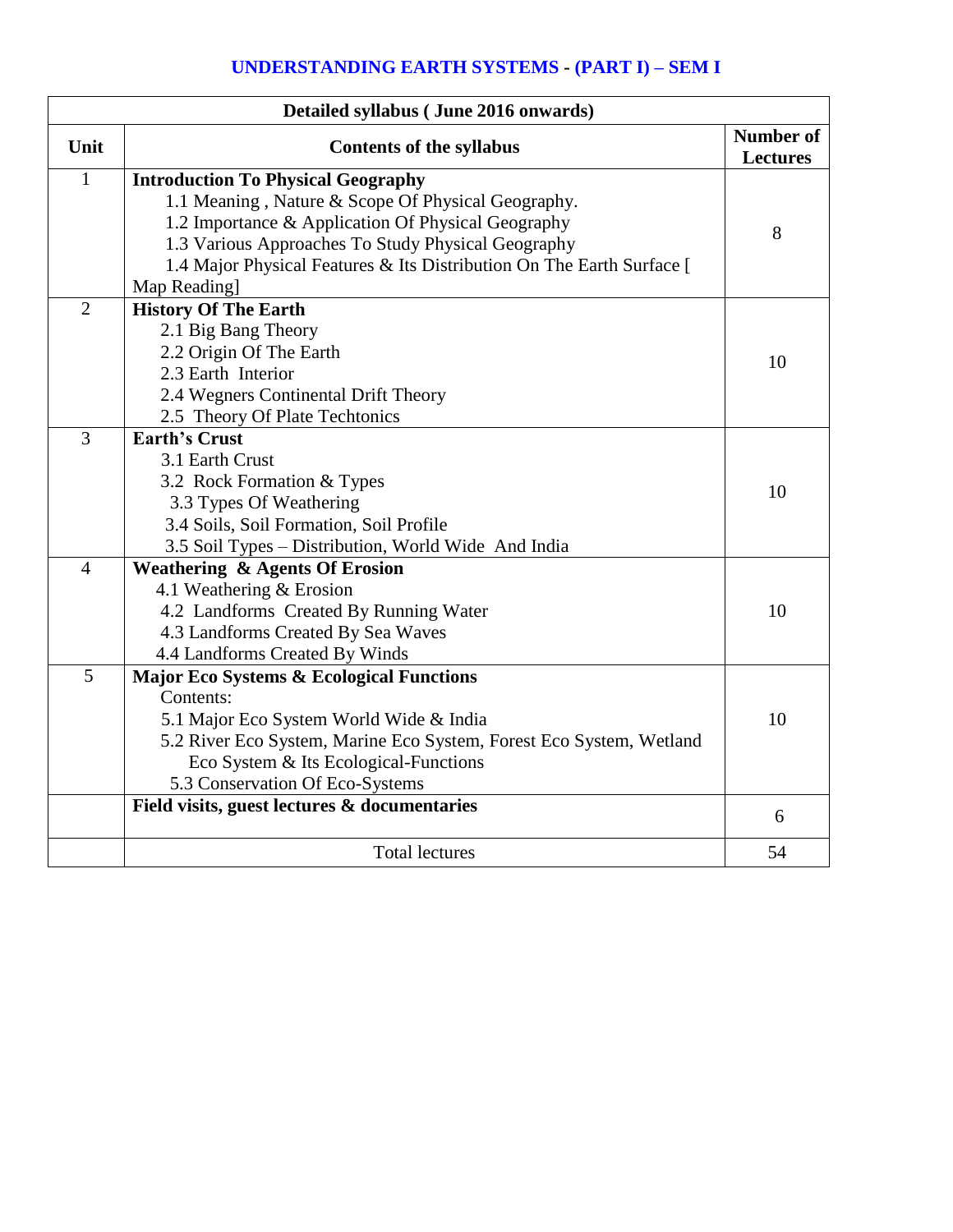## **UNDERSTANDING EARTH SYSTEM (PART 2) – SEM II**

| Detailed Syllabus (June 2016 onwards) |                                                                                                                                                                                                                                                                                         |                                               |
|---------------------------------------|-----------------------------------------------------------------------------------------------------------------------------------------------------------------------------------------------------------------------------------------------------------------------------------------|-----------------------------------------------|
| Unit                                  | <b>Contents Of The Syllabus</b>                                                                                                                                                                                                                                                         | <b>Number</b><br><b>of</b><br><b>Lectures</b> |
| 1.                                    | <b>ATMOSPHRE</b><br>a) Meaning, Composition & Structure Of Atmosphere<br>b) Weather And Climate<br>c) Air Masses                                                                                                                                                                        | 10                                            |
| 2.                                    | <b>INSOLATION</b><br>a) Insolation : Meaning,<br>b) Heat Budget Of Earth<br>c) Precesses Of Transfers Of Heat: Radiation, Conduction And<br>Convection<br>d) Horizontal & Vertical Distribution Of Temperature<br>e) Global Warming: Causes And Consequences [World Wide And<br>India 1 | 10                                            |
| 3.                                    | <b>ATMOSPHERIC PRESSURE &amp; MOISTURE</b><br>a) Atmospheric Pressure Belts & Wind Systems<br>b) Humidity & Types Of Precipitation<br>c) Distribution Of Rainfall In India                                                                                                              | 10                                            |
| $\overline{4}$ .                      | <b>HYDROSPHERE</b><br>a) Submarine Relief : Relief Features Of Major Ocean Floors<br>b) Salinity Of Ocean Water And Its World Distribution<br>c) Major Ocean Currents And Its Impact                                                                                                    | 10                                            |
| 5.                                    | <b>APPLIED PHYSICAL GEOGRAPHY</b><br>a) Introduction To GIS And Remote Sensing<br>b) Study Of Geaographical Features From Local Area<br>c) Study Of Mathods Of Water Conservation<br>d) Smart City "PUNE"                                                                               | 8                                             |
|                                       | Field visits, Guest lectures & Documentories                                                                                                                                                                                                                                            | 6                                             |
|                                       | <b>Total lectures</b>                                                                                                                                                                                                                                                                   | 54                                            |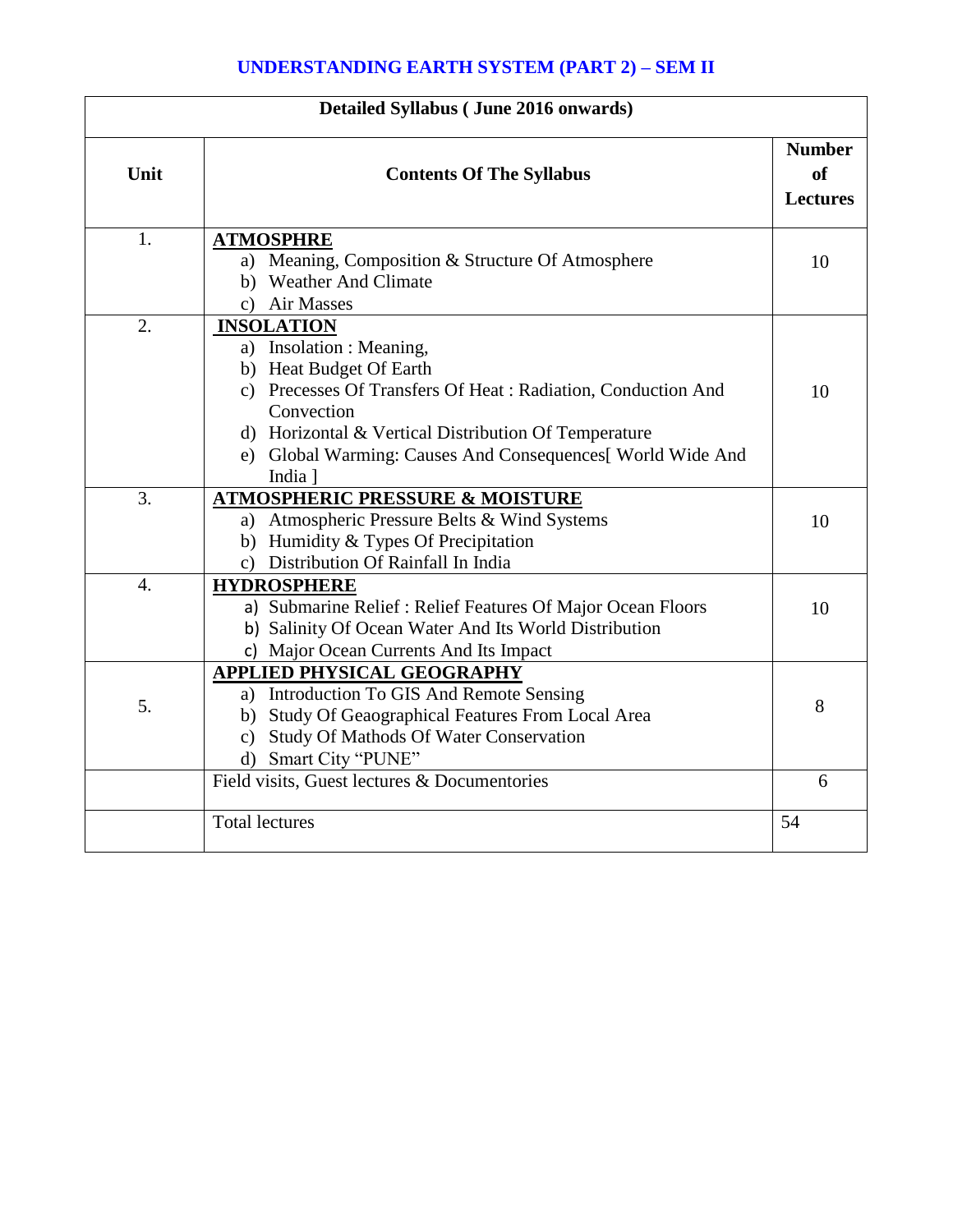# **BEGINNING LITERATURE (Additional English) - SEM I**

|                                                                              | Course Content – Basics of Poetry, Novel and Drama                        |                 |  |
|------------------------------------------------------------------------------|---------------------------------------------------------------------------|-----------------|--|
| Poetic language and devices, Imagery and symbolism, Character, Plot, setting |                                                                           |                 |  |
| atmosphere                                                                   |                                                                           |                 |  |
|                                                                              | Narration, expression, creation                                           |                 |  |
|                                                                              |                                                                           | <b>Number</b>   |  |
| Unit                                                                         | <b>Contents/Texts.</b>                                                    | <sub>of</sub>   |  |
|                                                                              |                                                                           | <b>Lectures</b> |  |
|                                                                              | General Introduction                                                      | $\overline{2}$  |  |
|                                                                              | <b>Novel</b>                                                              |                 |  |
| $\mathbf{1}$                                                                 | The House on Mango Street by Sandra Sineros                               | 16              |  |
|                                                                              | Poetry                                                                    |                 |  |
| $\mathbf{1}$                                                                 | Bright Star by John Keats                                                 | $\overline{2}$  |  |
| 2                                                                            | As I walked out one Evening by W. H Auden                                 | $\overline{2}$  |  |
| 3                                                                            | Prologue to Spring by Sylvia Plath                                        | $\overline{2}$  |  |
| 4                                                                            | Twice Shy by Seamus Heaney                                                | $\overline{2}$  |  |
| 5                                                                            | Refugee Mother and Child by Chinua Achebe                                 | $\overline{2}$  |  |
| 6                                                                            | If you forget Me by Pablo Neruda                                          | $\overline{2}$  |  |
| 7                                                                            | I Belong there by Mahmoud Darwish -                                       | $\overline{2}$  |  |
| 8                                                                            | Caged Bird - Maya Angelou                                                 | $\overline{2}$  |  |
|                                                                              | <b>One-Act Play</b>                                                       |                 |  |
| $\mathbf{1}$                                                                 | Hello Out there - William Saroyan                                         | 10              |  |
|                                                                              | Assignments, Class presentations, summarizing, doubt-clearance            | 10              |  |
|                                                                              | <b>Total Number of Lectures</b>                                           | 54              |  |
|                                                                              | <b>Reference</b>                                                          |                 |  |
|                                                                              | 1) Tory Young, Studying English Literature : A Practical Guide, Cambridge |                 |  |
|                                                                              | <b>University Press</b>                                                   |                 |  |
|                                                                              | 2) Jeffrey Wainwright, Poetry: The Basics, Routledge                      |                 |  |
| 3)Dorothy Hale, The Novel: An anthology of Theory and Criticism,             |                                                                           |                 |  |
|                                                                              | <b>Blackwell Publication</b>                                              |                 |  |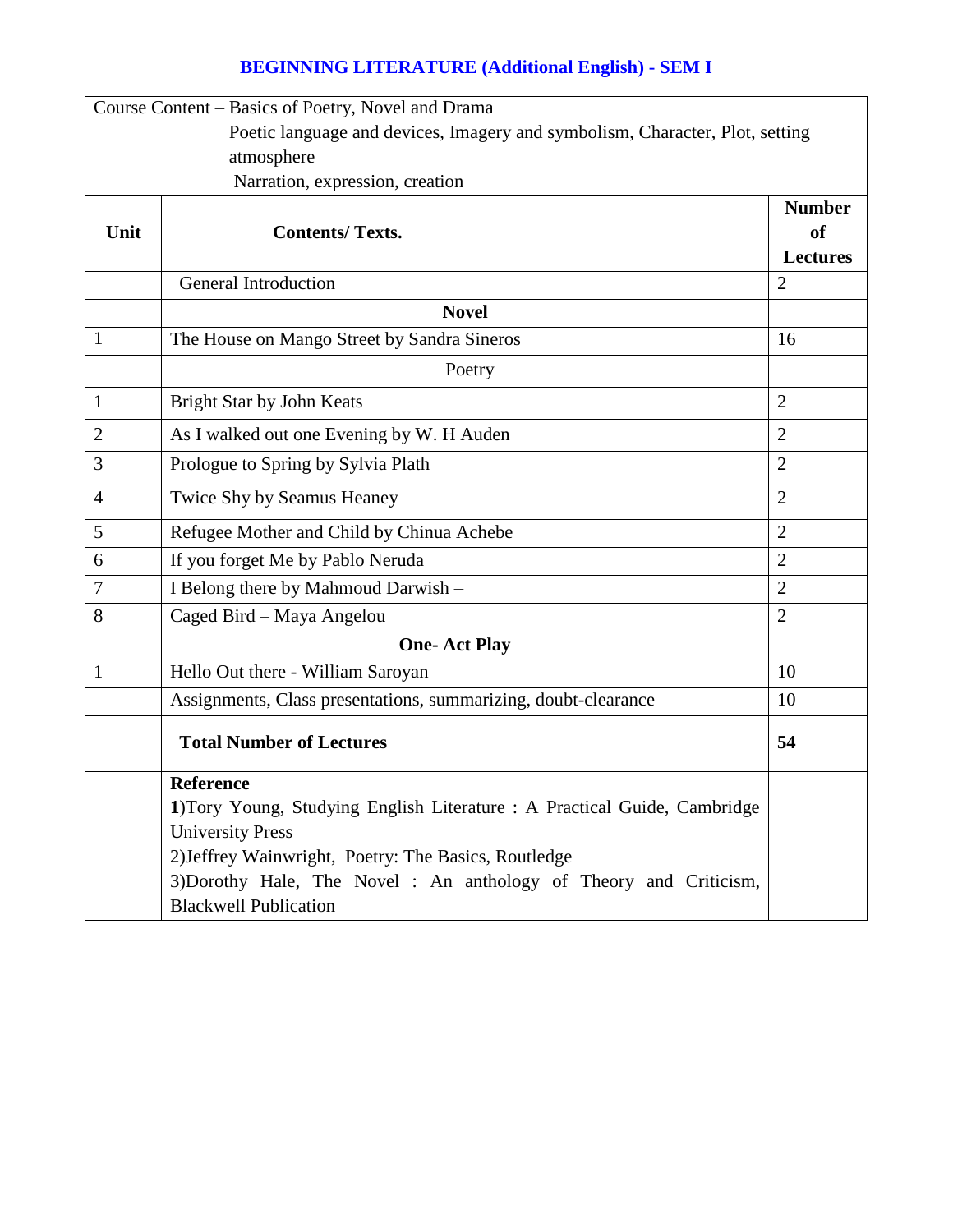## **INDIAN WRITING IN ENGLISH (Additional English) - SEM II**

| <b>Course Content</b> |  |
|-----------------------|--|
|-----------------------|--|

Areas to be covered : English in India, literary forms, social concerns, politics, colonial and post-colonial writing, writing in vernacular languages, translation.

Prescribed Text:

- a) Indian Literature in English: An Anthology
	- By Deepa G. Murdeshwar-Katre and Deepti Mujumdar, Orient BlackSwan, 2013.
- b) Swami and Friends by R. K Narayan

|                                                                         |                                                                              | <b>Number</b>   |  |
|-------------------------------------------------------------------------|------------------------------------------------------------------------------|-----------------|--|
| Unit                                                                    | Text                                                                         | of              |  |
|                                                                         |                                                                              | <b>Lectures</b> |  |
| $\mathbf{1}$                                                            | <b>Introduction (The Anthology)</b>                                          | $\overline{2}$  |  |
| $\overline{2}$                                                          | The Assignment- Saadat Hasan Manto                                           | $\overline{2}$  |  |
| 3                                                                       | Good Advice is Rarer than Rubies- Salman Rushdie                             | 3               |  |
| $\overline{4}$                                                          | The Storeyed House-Waman Govind Hoval                                        | 3               |  |
| 5                                                                       | Authorship-Rabindranath Tagore                                               | $\overline{2}$  |  |
| 6                                                                       | Poet, Lover, Birdwatcher- Nissim Ezekiel                                     | $\overline{2}$  |  |
| 7                                                                       | An Introduction - Kamala Das                                                 | 3               |  |
| 8                                                                       | Postcard from Kashmir- Agha Shahid Ali                                       | $\overline{2}$  |  |
| 9                                                                       | It is Needless to Ask a Saint the Caste to Which He Belongs- Sant Kabir (tr. | 3               |  |
|                                                                         | Rabindranath Tagore                                                          |                 |  |
| 10                                                                      | The Cripple I and When He Comes- Sant Tukaram (tr. Dilip Chitre)             | 3               |  |
| 11                                                                      | Introduction (Swami & Friends)                                               | $\overline{2}$  |  |
| 12                                                                      | Swami and Friends - R.K Narayan 5                                            | 20              |  |
| 13                                                                      | Assignment / Presentation/ Summarizing / Doubt Clearance                     | 8               |  |
|                                                                         | Total                                                                        | 54              |  |
| Reference                                                               |                                                                              |                 |  |
| 1) A History of Indian English Literature – M. K. Naik, Sahitya Akademi |                                                                              |                 |  |

2) Locating Indian Literature : Texts, Traditions, Translations , E V. Ramakrishna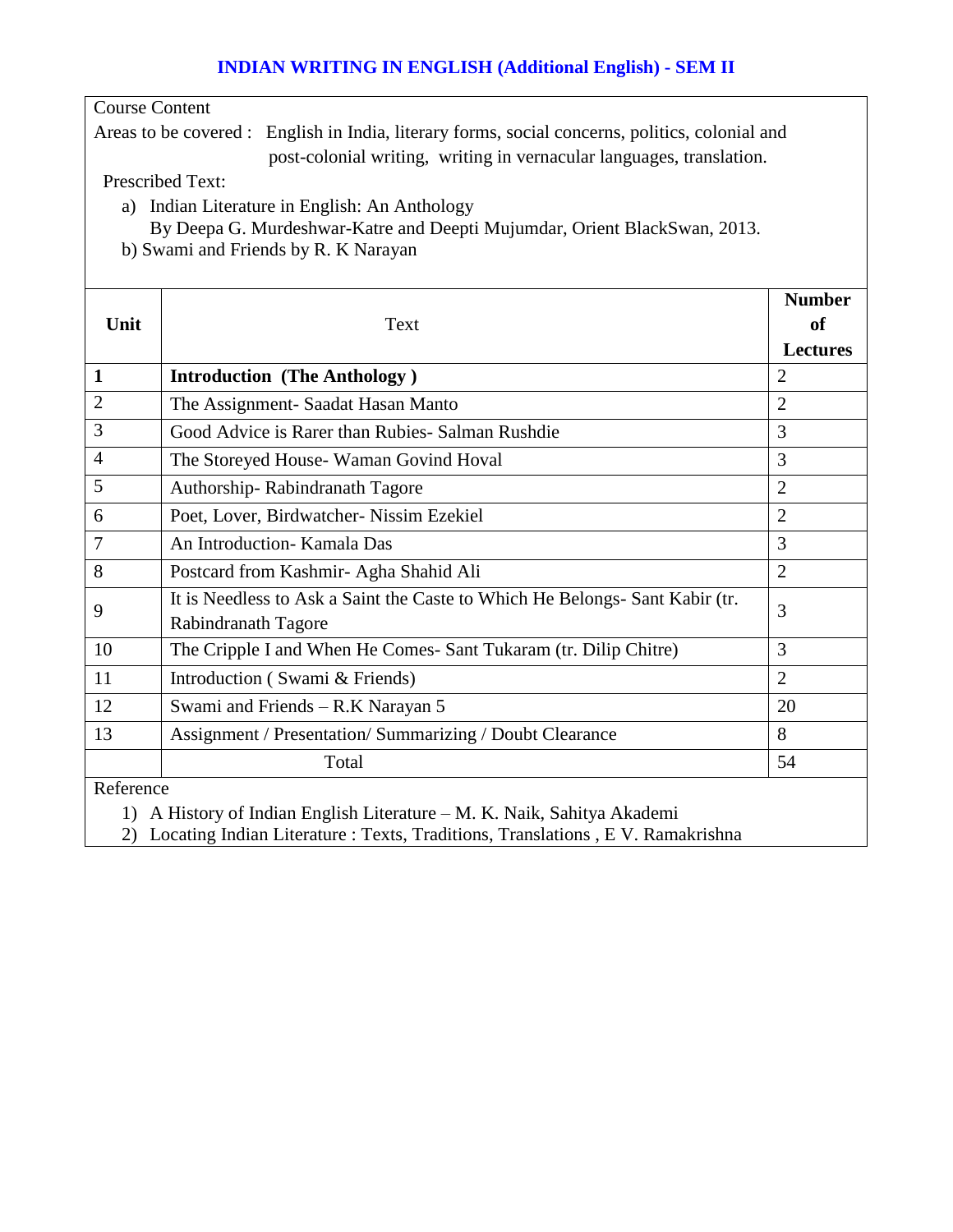## पाठ्यक्रम गद्य संसार प्रथम सत्र में दस कहानियाँ

 $\tilde{v}_{-3}$ 

 $\mathbb{R}^n \times \mathbb{R}^n$ 

 $\bar{\alpha}$ 

ä

 $\bar{a}$  .

कफन – मुंशी प्रेमचंद ٩.

वापसी – उषा प्रियवंदा ₹.

З. दो कलाकार - मन्नु भंडारी

करवा का व्रत – यशपाल 8.

विराम चिन्ह – जयशंकर प्रसाद Ч.

मवाली – मोहन राकेश ٤.

ठेंस - फणीश्वरनाथ रेणु U.

खून का रिश्ता – भीष्म साहनी  $\epsilon$ .

 $\sim$ 

घीसा - महादेवी वर्मा ٩.

पाजेब – जैनेंद्र 90.

#### व्याकरण:

मुहावरे ٩.

पारिभाषिक शब्दावली  $\overline{R}$ 

 $\label{eq:3.1} \mathbf{a}_i = \mathbf{a}_i + \mathbf{a}_i + \mathbf{a}_i$ 

युग्म शब्द З.

निबंध 8.

 $\overline{\phantom{a}}$ 

 $\hat{t}$ 

 $\frac{1}{2}$ 

 $\mathbb{R}^d$ lisa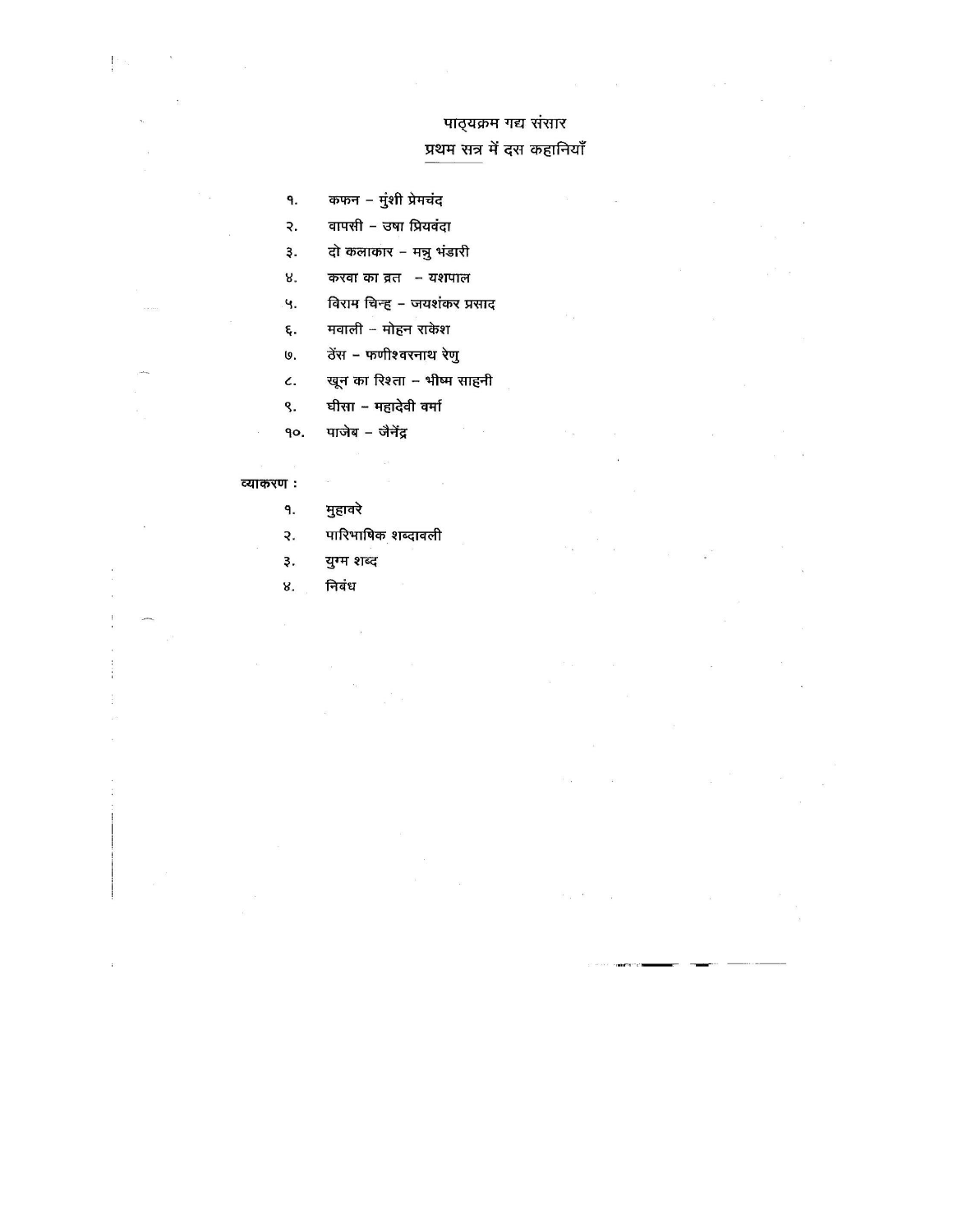#### $'$  काव्य सौरभ $'$

## द्वितीय सत्र में दस कविताये

אויאויביביביבי <mark>באו</mark>וו

भिक्षुक - सूर्यकांत त्रिपाठी निराला ٩.

जो बीत गई - हरिवंश राय बचन ₹.

गीत फरोश - भवानी प्रसाद मिश्र 3.

विश्व प्रेम - मैथिलीशरण गुप्त  $8<sub>z</sub>$ 

दुख नहीं कोई - दुष्यंत कुमार Ч.

श्री रामधारी सिंह दिनकर - 'कलम और तलवार' ξ.

विप्लव गायन - बालकृष्ण शर्मा नवीन ७.

प्रथम रश्मि - सुमित्रानंदन पंत  $\epsilon$ .

वरदान माँगूंगा नही - शिवमंगल सिंह 'सुमन' ९.

प्रेत का बयान - नागार्जुन **90.** 

#### व्याकरण:

 $\frac{1}{2}$ 

स्ववृत्त तैयार करना ٩.

 $\bar{z}$ 

'विज्ञापन' परिचय  $\mathbf{R}$ 

पत्र लेखन  $\overline{\mathcal{L}}$